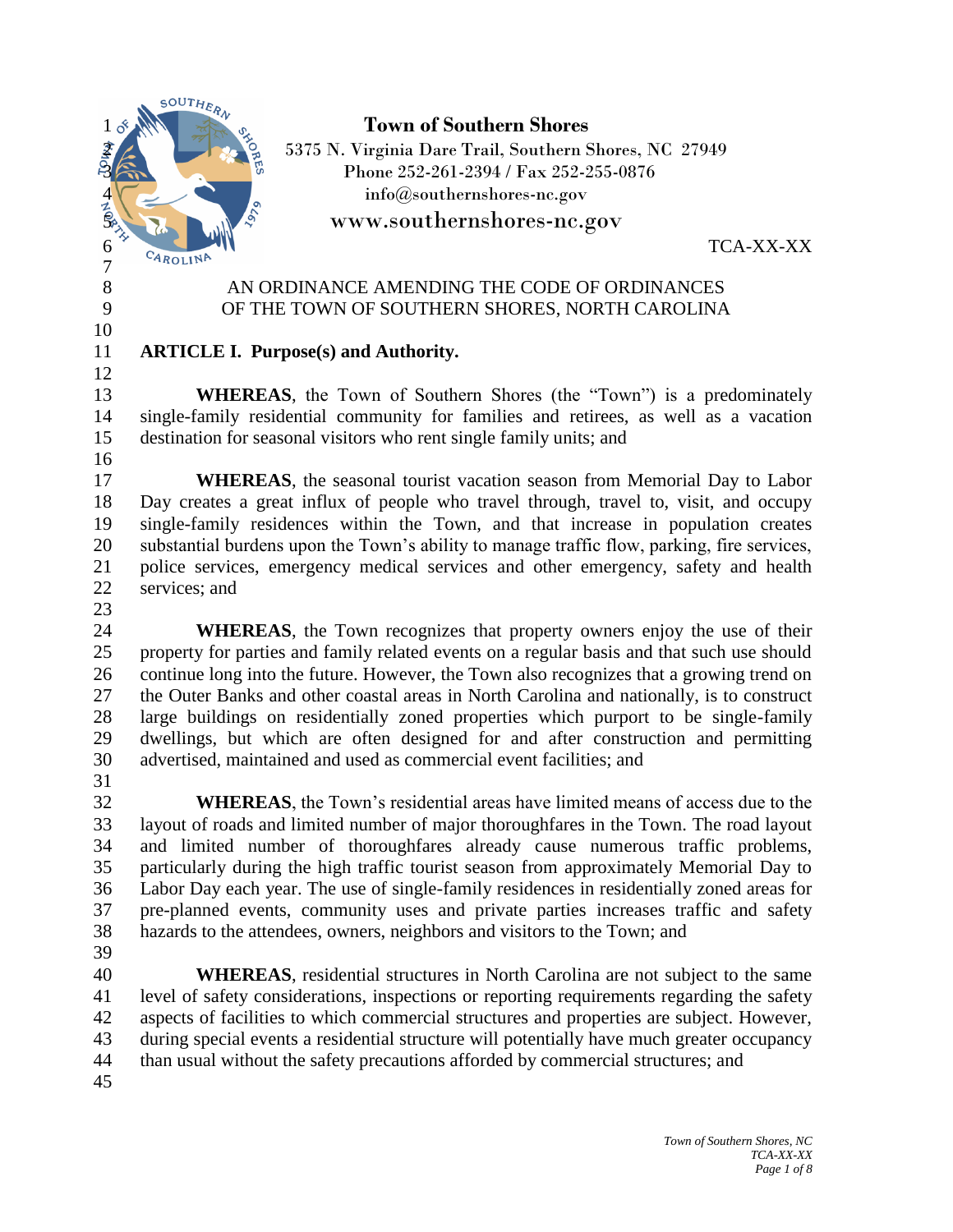**WHEREAS**, knowledge of the date, time, location, number of attendees, hazardous conditions, points of ingress, egress and access, and other information associated with a special event will assist both the SSFVD and the police department in determining how to respond effectively to an emergency during a special event. An effect response can ensure sufficient assets arrive within acceptable response times and will ultimately reduce the potential for injuries and casualties associated with fires or other emergencies; and

- 
- 

 **WHEREAS,** the Town desires to make special events as safe as reasonable possible for the attendees and their neighbors; and

 **WHEREAS**, pursuant to N.C.G.S. Chap. 160A, the Town has duly codified the Town's Code of Ordinances (the "Town Code"); and 

 **WHEREAS**, pursuant to North Carolina General Statutes § 160A-174 the Town may enact and amend ordinances that define, prohibit, regulate, or abate acts, omissions, or conditions, detrimental to the health, safety, or welfare of its citizens and the peace and dignity of the Town, and may define and abate nuisances; and

 **WHEREAS**, pursuant to N.C.G.S. § 160A-301 the Town may regulate, restrict, and prohibit the parking of vehicles on the public streets, right-of-ways, alleys, and bridges within the its jurisdiction.

 **WHEREAS**, pursuant to N.C.G.S. § 160A-300 the Town may prohibit, regulate, divert, control, and limit pedestrian or vehicular traffic upon the public streets, sidewalks, alleys, and bridges of the city.

 **WHEREAS**, pursuant to N.C.G.S. § 160A-291 et seq. the Town may and has established, organized, equipped and maintains a fire department through the Southern Shores Volunteer Fire Department (the "SSVFD") and the SSVFD provides the Town's 31 fire protection and emergency medical services to the Town's citizens. The SSVFD has effective, but limited resources which often require assistance from neighboring effective, but limited resources which often require assistance from neighboring governmental entities to address large fires or other emergencies that arise when there are significant numbers of people present; and

 **WHEREAS**, pursuant to N.C.G.S. § 160A-291 et seq. the Town has established and maintains a police department tasked with enforcing the laws of the State and the ordinances and regulations of the Town; and 

 **WHEREAS**, pursuant to North Carolina General Statutes § 160A-175 and the Town's police power as provided by the common law of the State of North Carolina the Town may enact and amend ordinances which provide procedures and remedies for violations of its ordinances and to abate nuisances; and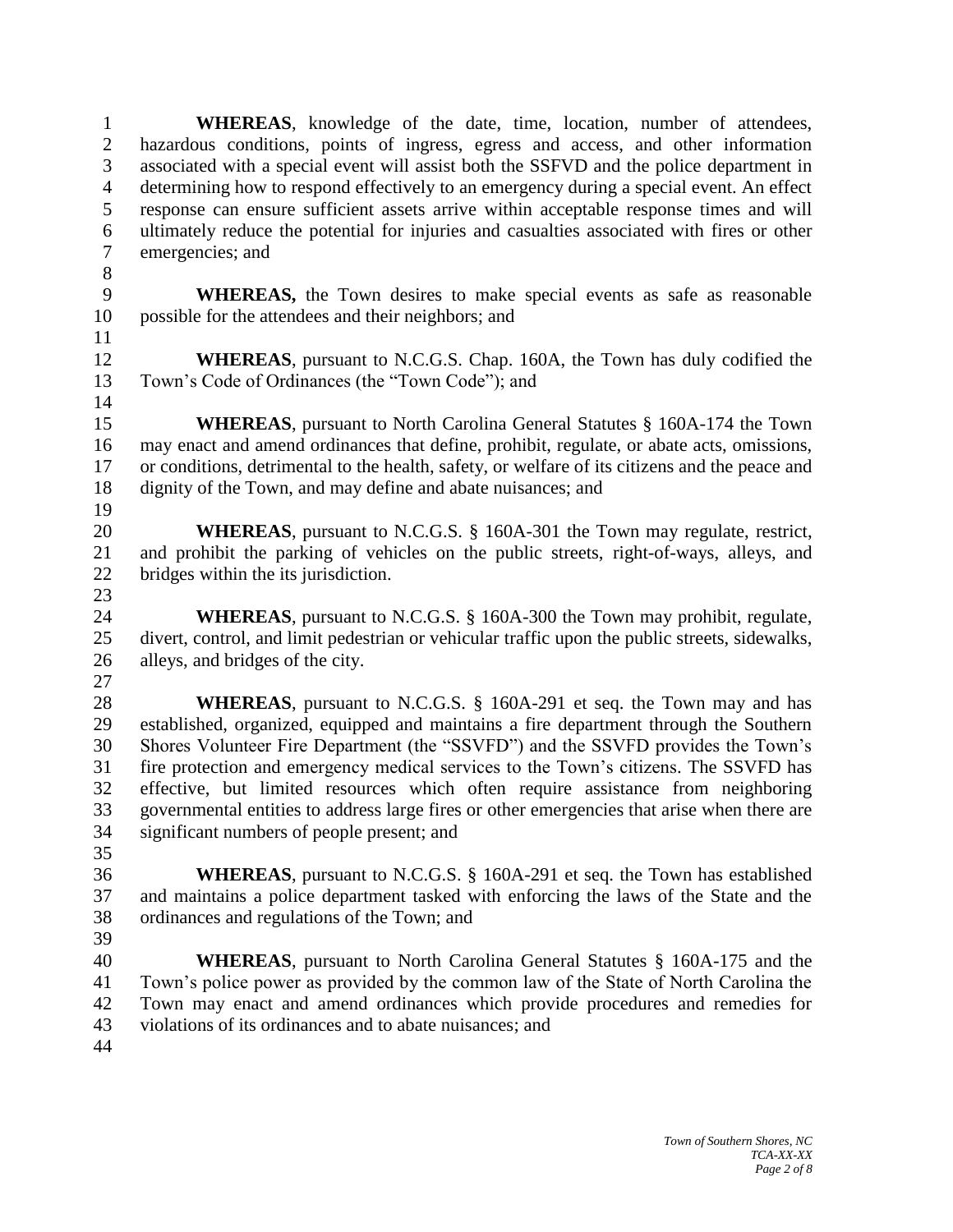| $\mathbf{1}$   | <b>WHEREAS</b> , the Town further finds that in accordance with the findings above it                                                                                                |
|----------------|--------------------------------------------------------------------------------------------------------------------------------------------------------------------------------------|
| $\overline{2}$ | is in the interest of and not contrary to the public's health, safety, morals and general                                                                                            |
| 3              | welfare for the Town to amend the Town Code as stated below.                                                                                                                         |
| $\overline{4}$ |                                                                                                                                                                                      |
| 5              | <b>ARTICLE II. Construction.</b>                                                                                                                                                     |
| 6              |                                                                                                                                                                                      |
| $\tau$         | For purposes of this ordinance amendment, underlined words (underline) shall be                                                                                                      |
| $8\,$          | considered as additions to existing Town Code language and strikethrough words                                                                                                       |
| 9              | (strikethrough) shall be considered deletions to existing language. Any portions of the                                                                                              |
| 10<br>11       | adopted Town Code which are not repeated herein, but are instead replaced by an ellipses<br>("") shall remain as they currently exist within the Town Code.                          |
| 12             |                                                                                                                                                                                      |
| 13             | <b>ARTICLE III. Amendment of Town Code.</b>                                                                                                                                          |
| 14             |                                                                                                                                                                                      |
| 15             | NOW, THEREFORE, BE IT ORDAINED by the Town Council of the Town of Southern                                                                                                           |
| 16             | Shores, North Carolina, that the Town Code shall be amended as follows:                                                                                                              |
| 17             |                                                                                                                                                                                      |
| 18             | <b>PART I.</b> That Chapter 22, Article III. CAMPING. be amended as follows:                                                                                                         |
| 19             |                                                                                                                                                                                      |
| 20             |                                                                                                                                                                                      |
| 21             | Secs. 22-65-22-80. - Reserved.                                                                                                                                                       |
| 22             |                                                                                                                                                                                      |
| 23             | <b>PART II.</b> That Chapter 22, Article IV. SPECIAL EVENTS AND OCCUPANCY. be                                                                                                        |
| 24             | added to the Town Code as follows:                                                                                                                                                   |
| 25             |                                                                                                                                                                                      |
| 26             | Sec. 22-81. Purposes.                                                                                                                                                                |
| 27<br>28       |                                                                                                                                                                                      |
| 29             | The purpose of this Article is to ensure that special events within the Town take into<br>account and are managed such that the public health, safety or welfare of the citizens and |
| 30             | visitors to the Town who attend those events or live in the vicinity of the events are taken                                                                                         |
| 31             | into account. Theses safety considerations must be balanced with the traditions and                                                                                                  |
| 32             | substantial community benefits resulting from such special events.                                                                                                                   |
| 33             |                                                                                                                                                                                      |
| 34             | Sec. 22-82. Definitions.                                                                                                                                                             |
| 35             |                                                                                                                                                                                      |
| 36             | <i>Special event</i> , means a temporary public or private gathering, including, but not limited                                                                                     |
| 37             | to, pre-planned events, community uses, private parties and traditional family events held                                                                                           |
| 38             | on public or private property.                                                                                                                                                       |
| 39             |                                                                                                                                                                                      |
| 40             | <i>Pre-planned events</i> , means private parties of greater than seventy-five (75) attendees,                                                                                       |
| 41             | weddings, rehearsal dinners, corporate meetings, retreats, sporting events, cultural events,                                                                                         |
| 42             | musical events, celebrations, festivals, fairs, carnivals, circuses or similar events.                                                                                               |
| 43             |                                                                                                                                                                                      |
| 44             | <i>Community uses</i> , means meetings of charitable, political, governmental or civic groups.                                                                                       |
| 45             |                                                                                                                                                                                      |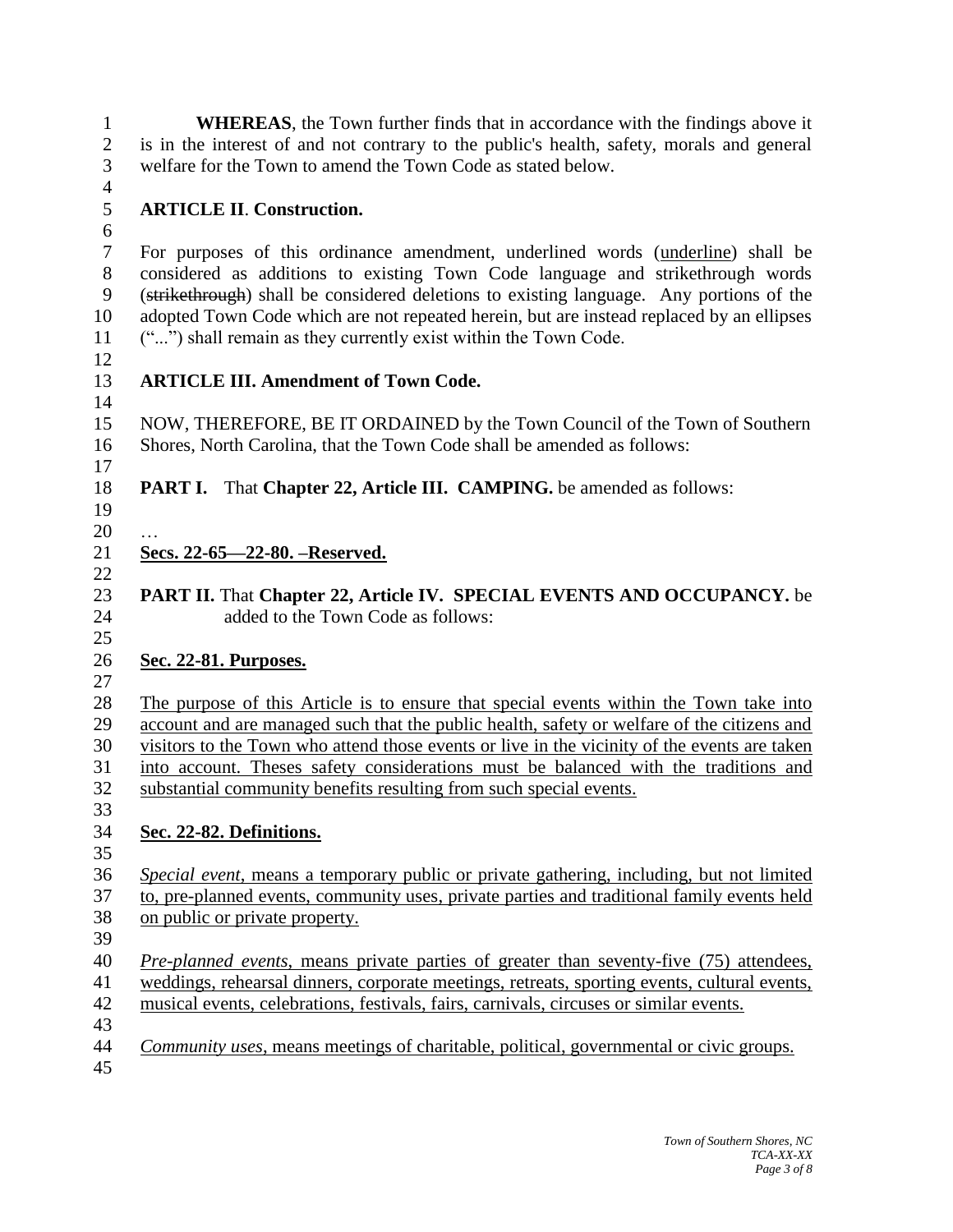| $\mathbf{1}$<br>$\overline{c}$ | <i>Private parties</i> , means events that are not open to the public, and are held by or on behalf<br>of an individual or organization for the primary purpose of socializing or gathering. |  |  |  |  |  |
|--------------------------------|----------------------------------------------------------------------------------------------------------------------------------------------------------------------------------------------|--|--|--|--|--|
| $\overline{3}$                 |                                                                                                                                                                                              |  |  |  |  |  |
| $\overline{4}$<br>5            | Traditional family events, means gatherings for traditional events such as holiday parties<br>and meals, birthday parties, funeral services, religious ceremonies and weddings for           |  |  |  |  |  |
| 6                              | family members related by blood or marriage to: (i) any of the individual holders of legal                                                                                                   |  |  |  |  |  |
| $\boldsymbol{7}$               | title to the property; (ii) a majority of the owners of a business entity holding legal title to                                                                                             |  |  |  |  |  |
| $\,8\,$                        | the property; or (iii) the beneficiaries of a trust holding legal title to the property.                                                                                                     |  |  |  |  |  |
| 9                              |                                                                                                                                                                                              |  |  |  |  |  |
| 10                             | Sec. 22-83. Permit Required; Exemptions.                                                                                                                                                     |  |  |  |  |  |
| 11<br>12                       |                                                                                                                                                                                              |  |  |  |  |  |
| 13                             | All special events which expect to have more than twenty-five (25) attendees require a<br>special event permit issued under this Article from the Town Planner or his designee.              |  |  |  |  |  |
| 14                             | Unless incorporated into the Town's fee schedule, there shall be no fee to obtain a special                                                                                                  |  |  |  |  |  |
| 15                             | event permit. The following special events are exempt from obtaining a special event                                                                                                         |  |  |  |  |  |
| 16                             | permit:                                                                                                                                                                                      |  |  |  |  |  |
| 17                             |                                                                                                                                                                                              |  |  |  |  |  |
| 18                             | (1) Special events held at an event facility as that term is defined by the Town's                                                                                                           |  |  |  |  |  |
| 19<br>20                       | zoning ordinance.                                                                                                                                                                            |  |  |  |  |  |
| 21                             | (2) Special events held at other commercial facilities that are a traditional and                                                                                                            |  |  |  |  |  |
| 22                             | typical use of such facilities, <i>i.e.</i> birthday parties or meetings at restaurants;                                                                                                     |  |  |  |  |  |
| 23                             |                                                                                                                                                                                              |  |  |  |  |  |
| 24                             | (3) Special events held by or managed by the Town; and                                                                                                                                       |  |  |  |  |  |
| 25<br>26                       | (4) Special events within established institutional uses (i.e. schools and churches);                                                                                                        |  |  |  |  |  |
| 27                             |                                                                                                                                                                                              |  |  |  |  |  |
| 28<br>29                       | Sec. 22-84. Application and Inspection Requirements.                                                                                                                                         |  |  |  |  |  |
| 30                             | An application for a special event permit must be made by the owner of the property                                                                                                          |  |  |  |  |  |
| 31                             | upon which the event will be held or by someone else with the owner's written                                                                                                                |  |  |  |  |  |
| 32                             | permission to apply on the owner's behalf. All special events that require special event                                                                                                     |  |  |  |  |  |
| 33                             | permits under this article shall meet the following application requirements:                                                                                                                |  |  |  |  |  |
| 34                             |                                                                                                                                                                                              |  |  |  |  |  |
| 35<br>36                       | (A) Small Special Events (26 to 75 expected attendees):<br>(1) Application deadline: Five (5) days in advance of the event.                                                                  |  |  |  |  |  |
| 37                             | (2) The applicant shall provide the following information:                                                                                                                                   |  |  |  |  |  |
| 38                             | The date, times and location of the special event;<br>(a)                                                                                                                                    |  |  |  |  |  |
| 39                             | The expected number of attendees; and<br>(b)                                                                                                                                                 |  |  |  |  |  |
| 40                             | Contact information for a person in control of the event.<br>(c)                                                                                                                             |  |  |  |  |  |
| 41                             | A certification by the applicant that they are aware of and intend<br>(d)                                                                                                                    |  |  |  |  |  |
| 42                             | for the special event to comply with the requirements of the                                                                                                                                 |  |  |  |  |  |
| 43                             | Town's code of ordinances with regard to zoning, nuisances, noise,                                                                                                                           |  |  |  |  |  |
| 44                             | lights and other relevant provisions.                                                                                                                                                        |  |  |  |  |  |
| 45<br>46                       | (B) <i>Limited Special Events</i> (75 to 125 expected attendees):                                                                                                                            |  |  |  |  |  |
|                                |                                                                                                                                                                                              |  |  |  |  |  |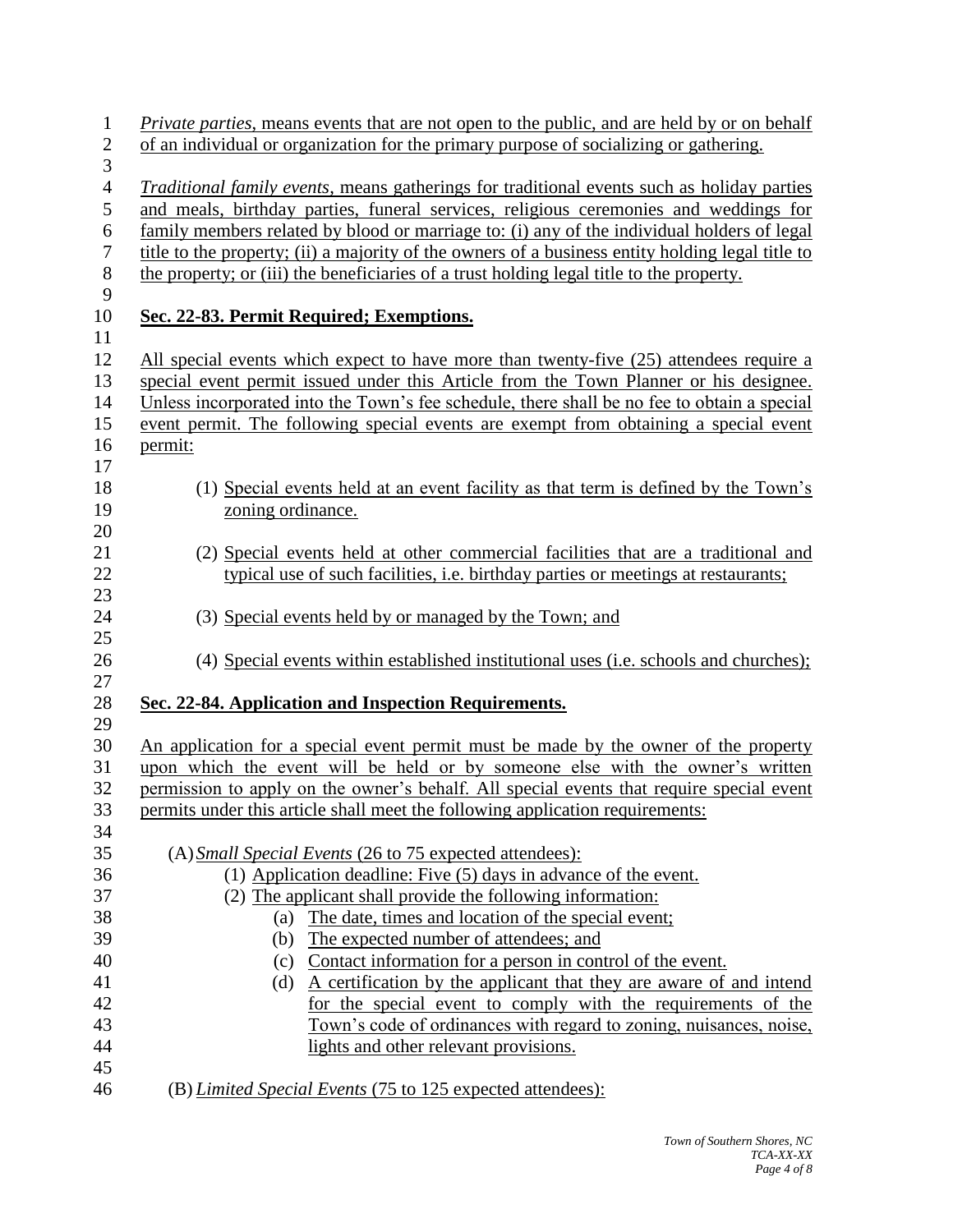| 1                |                                                            | (1) Application deadline: Fourteen (14) days in advance of the event.      |  |  |
|------------------|------------------------------------------------------------|----------------------------------------------------------------------------|--|--|
| $\overline{c}$   | (2) The applicant shall provide the following information: |                                                                            |  |  |
| 3                |                                                            | (a) All application information required for small special events.         |  |  |
| $\overline{4}$   | (b)                                                        | Sketch site plan of property and structures showing the expected           |  |  |
| 5                |                                                            | <u>location</u> of attendees to the event, points of ingress and egress to |  |  |
| 6                |                                                            | any structures on the property, and location of any hazardous              |  |  |
| $\boldsymbol{7}$ |                                                            | materials such as fuel or gas;                                             |  |  |
| 8                | (c)                                                        | A certification by the applicant that sufficient parking for the           |  |  |
| 9                |                                                            | events has been provided via onsite parking, via a special events          |  |  |
| 10               |                                                            | encroachment agreement under Sec. 28-2(2), and/or via offsite              |  |  |
| 11               |                                                            | parking.                                                                   |  |  |
| 12               | (d)                                                        | A certification by the applicant that the contact person provided on       |  |  |
| 13               |                                                            | the application will at all times have on their person: (i) the phone      |  |  |
| 14               |                                                            | associated with the contact information; (ii) a copy of the special        |  |  |
| 15               |                                                            | events permit issued; and (iii) a list of attendees that can be used to    |  |  |
| 16               |                                                            | determine whether anyone is unaccounted for in an emergency.               |  |  |
| 17               | (e)                                                        | If the special event will be held at a property located adjacent to        |  |  |
| 18               |                                                            | N.C. Hwy. 12 (Ocean Blvd.) during the period between Memorial              |  |  |
| 19               |                                                            | Day and Labor Day, the applicant must provide a traffic                    |  |  |
| 20               |                                                            | management plan showing how traffic to the site will be managed            |  |  |
| 21               |                                                            | in such a way to avoid unreasonable additional congestion upon             |  |  |
| 22               |                                                            | N.C. Hwy. 12.                                                              |  |  |
| 23               | (f)                                                        | For any special event at which food or drink will be served or that        |  |  |
| 24               |                                                            | will occur over a more than four $(4)$ hour period, a certification by     |  |  |
| 25               |                                                            | the applicant that at least one (1) temporary was tewater facility or      |  |  |
| 26               |                                                            | portable toilet will be onsite.                                            |  |  |
| 27               |                                                            |                                                                            |  |  |
| 28               |                                                            | (C) Large Special Events (Greater than 125 expected attendees):            |  |  |
| 29               |                                                            | (1) Application deadline: Thirty (30) days in advance of the event.        |  |  |
| 30               | $(2)$ Inspections:                                         |                                                                            |  |  |
| 31               | (a)                                                        | Inspections under this subsection shall be provided more than ten          |  |  |
| 32               |                                                            | (10) days in advance of the special event.                                 |  |  |
| 33               |                                                            | (b) If any exterior decks will be used by attendees at the event, the      |  |  |
| 34               |                                                            | Applicant must either provide a certification from a licensed              |  |  |
| 35               |                                                            | professional engineer that all exterior decks are structurally sound       |  |  |
| 36               |                                                            | to support the potential users of the decks during the special event       |  |  |
| 37               |                                                            | or must allow the Town's building inspector to inspect the decks to        |  |  |
| 38               |                                                            | determine whether an engineer's certification is required.                 |  |  |
| 39               | (c)                                                        | In the discretion of the police chief or the fire chief or their           |  |  |
| 40               |                                                            | designee, the applicant shall allow for an inspection of the exterior      |  |  |
| 41               |                                                            | grounds of the property to determine potential dangerous                   |  |  |
| 42               |                                                            | conditions on the property and to determine how best to access the         |  |  |
| 43               |                                                            | property and structures in case of fire or emergency during the            |  |  |
| 44               |                                                            | special event.                                                             |  |  |
| 45               |                                                            | (3) The applicant shall provide the following information:                 |  |  |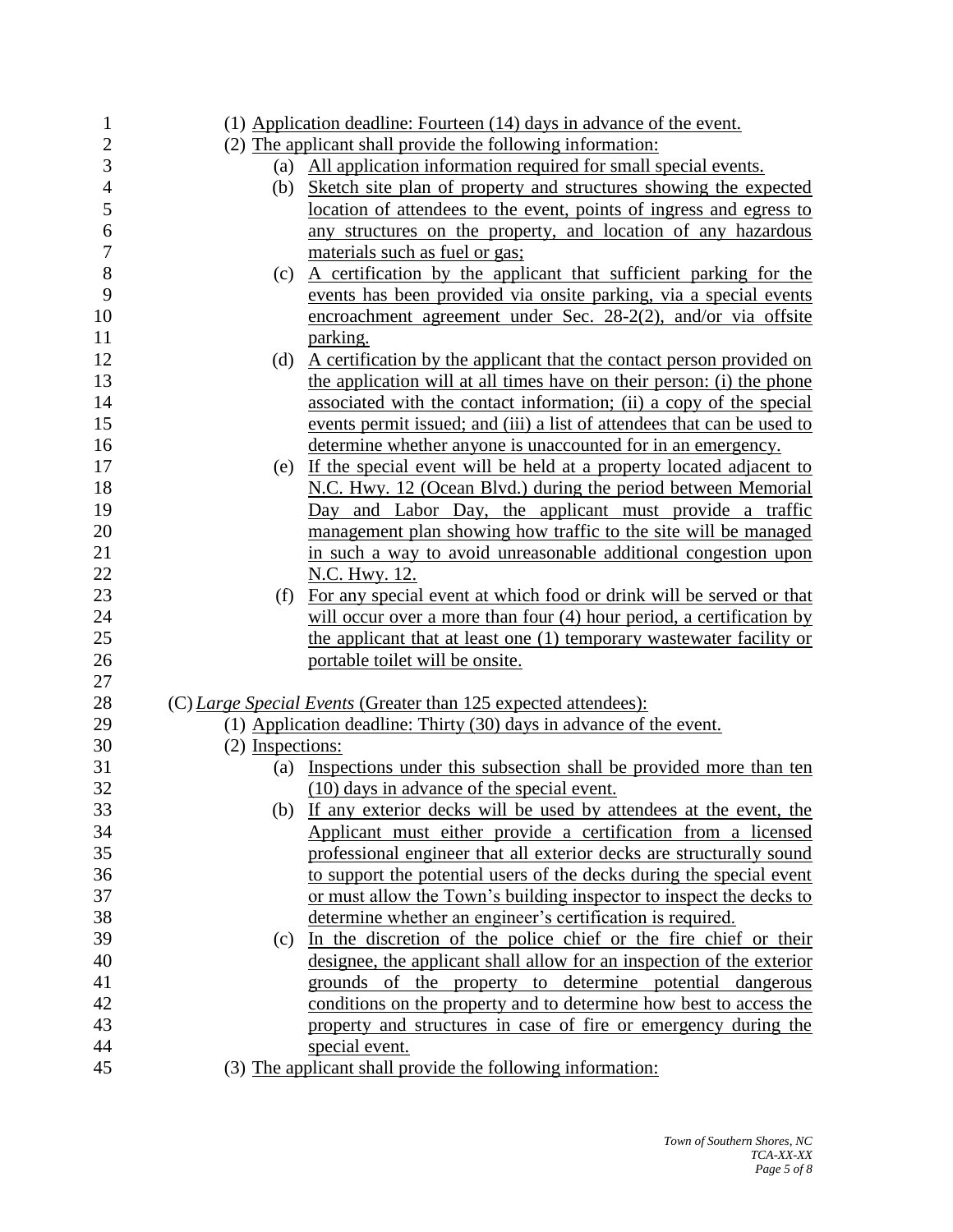| $\mathbf{1}$     |                                                                                         | (a) All application information required for small and limited special                  |  |  |  |
|------------------|-----------------------------------------------------------------------------------------|-----------------------------------------------------------------------------------------|--|--|--|
| $\overline{2}$   |                                                                                         | events.                                                                                 |  |  |  |
| $\overline{3}$   |                                                                                         | (b) A detailed scale site plan of property and structures showing the                   |  |  |  |
| $\overline{4}$   |                                                                                         | expected location of attendees to the event, points of ingress and                      |  |  |  |
| 5                |                                                                                         | egress to any structures on the property, and location of any                           |  |  |  |
| 6                |                                                                                         | hazardous materials such as fuel or gas;                                                |  |  |  |
| $\boldsymbol{7}$ | (c)                                                                                     | A traffic management plan showing how traffic to the site will be                       |  |  |  |
| 8                |                                                                                         | managed in such a way to avoid unreasonable additional                                  |  |  |  |
| 9                |                                                                                         | congestion upon any adjacent roadways.                                                  |  |  |  |
| 10               | (d)                                                                                     | A certification by the applicant that sufficient parking for the                        |  |  |  |
| 11               |                                                                                         | events has been provided via onsite parking, via a special events                       |  |  |  |
| 12               |                                                                                         | encroachment agreement under Sec. 28-2(2), and/or via offsite                           |  |  |  |
| 13               |                                                                                         | parking along with a narrative and site plan showing all proposed                       |  |  |  |
| 14               |                                                                                         | parking and supporting the determination that the parking is                            |  |  |  |
| 15               |                                                                                         | sufficient for the special event.                                                       |  |  |  |
| 16               | (e)                                                                                     | For any special event at which food or drink will be served or that                     |  |  |  |
| 17               |                                                                                         | will occur over a more than four $(4)$ hour period, a certification by                  |  |  |  |
| 18               |                                                                                         | the applicant that at least one (1) temporary wastewater facility or                    |  |  |  |
| 19               |                                                                                         | portable toilet per fifty (50) attendees will be onsite.                                |  |  |  |
| 20               | (f)                                                                                     | A certification that the designated person to contact under the                         |  |  |  |
| 21               |                                                                                         | application will have access to first-aid supplies on-site in                           |  |  |  |
| 22               |                                                                                         | sufficient quantities to address minor injuries to at least ten (10)                    |  |  |  |
| 23               |                                                                                         | percent of the expected attendees.                                                      |  |  |  |
| 24               |                                                                                         |                                                                                         |  |  |  |
| 25               | (D) All special events:                                                                 |                                                                                         |  |  |  |
| 26               | (1) If alcohol is to be served or sold at a special event requiring a permit, the       |                                                                                         |  |  |  |
| 27               |                                                                                         | applicant shall obtain any necessary approvals from the Alcoholic                       |  |  |  |
| 28               |                                                                                         | Beverage Control Commission, must make such documentation available                     |  |  |  |
| 29               |                                                                                         | upon request and must certify on their application that the approvals have              |  |  |  |
| 30               | been obtained and will be complied with during the event.                               |                                                                                         |  |  |  |
| 31               |                                                                                         |                                                                                         |  |  |  |
| 32               |                                                                                         | (2) If tents are to be used for a special event requiring a permit, the applicant       |  |  |  |
| 33               |                                                                                         | shall obtain any necessary approvals required under the North Carolina                  |  |  |  |
| 34               | Fire Code, must make such documentation available upon request and                      |                                                                                         |  |  |  |
| 35               |                                                                                         | must certify on their application that the approvals have been obtained and             |  |  |  |
| 36               |                                                                                         | will be complied with during the event.                                                 |  |  |  |
| 37               |                                                                                         |                                                                                         |  |  |  |
| 38               |                                                                                         | Sec. 22-85. Limitations on Number of Special Events.                                    |  |  |  |
| 39               |                                                                                         |                                                                                         |  |  |  |
| 40               |                                                                                         | No more than three (3) special events requiring a special event permit may occur on any |  |  |  |
| 41               | parcel of property within the Town during a continuous twelve-month period. Traditional |                                                                                         |  |  |  |
| 42               |                                                                                         | family events shall not be subject to this limitation.                                  |  |  |  |
| 43               |                                                                                         |                                                                                         |  |  |  |
| 44               | Sec. 22-86. Maximum Occupancy.                                                          |                                                                                         |  |  |  |
| 45               |                                                                                         |                                                                                         |  |  |  |
|                  |                                                                                         |                                                                                         |  |  |  |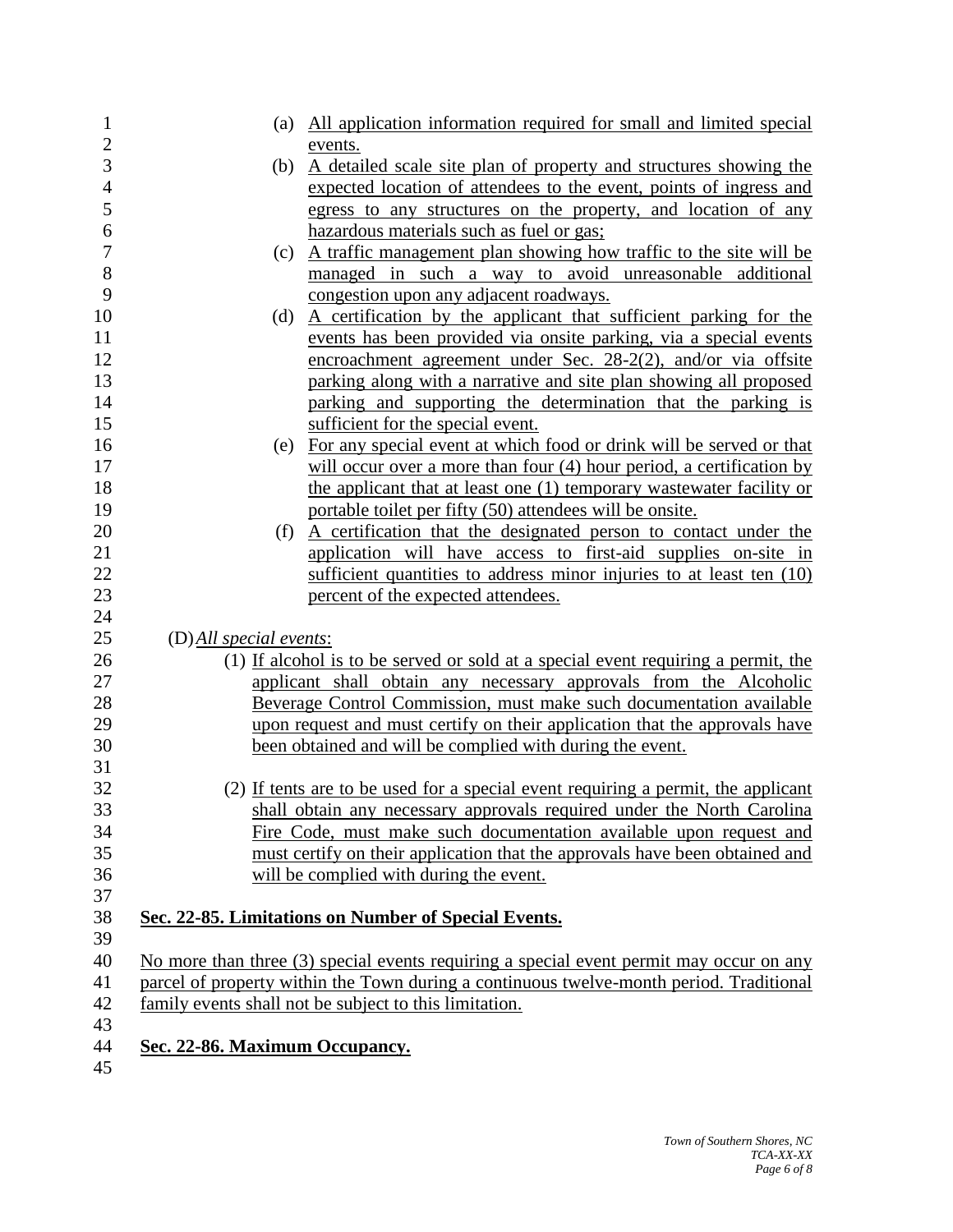Unless otherwise permitted under this section, no single-family residential structure may

- be occupied temporarily for a special event by more than twenty-five (25) people or for any overnight period by more than twenty (20) people.
- 

#### **Sec. 22-87. Violations.**

 It shall be a violation of this article to have a special event requiring a permit without obtaining the permit, to materially misrepresent any portion of an application for a special event permit or to have a special event that materially differs from the information provided in a special events permit application. Violations of this Article may subject the 11 property owner and persons managing an event to all of the remedies available under Sec. 1-6 with any civil penalties beginning at up to \$500.00 for the first violation and increasing at a rate of \$250.00 per violation for each additional violation in a continuous twelve-month period. Violations of this Article may also result in the revocation of a special event permit and may subject the associated property and/or applicant to be unable to obtain a special event permit for 1-year following notice of the violation.

## **ARTICLE IV. Severability.**

 All Town ordinances or parts of ordinances in conflict with this ordinance amendment are hereby repealed. Should a court of competent jurisdiction declare this ordinance amendment or any part thereof to be invalid, such decision shall not affect the remaining provisions of this ordinance amendment nor the Zoning Ordinance or Town Code of the Town of Southern Shores, North Carolina which shall remain in full force and effect.

 

## **ARTICLE V. Effective Date.**

28 This ordinance amendment shall be in full force and effect from and after the day of \_\_\_\_\_\_\_\_\_\_\_\_\_\_, 2015. 

 \_\_\_\_\_\_\_\_\_\_\_\_\_\_\_\_\_, Mayor ATTEST: \_\_\_\_\_\_\_\_\_\_\_\_\_\_\_\_\_ Town Clerk APPROVED AS TO FORM: